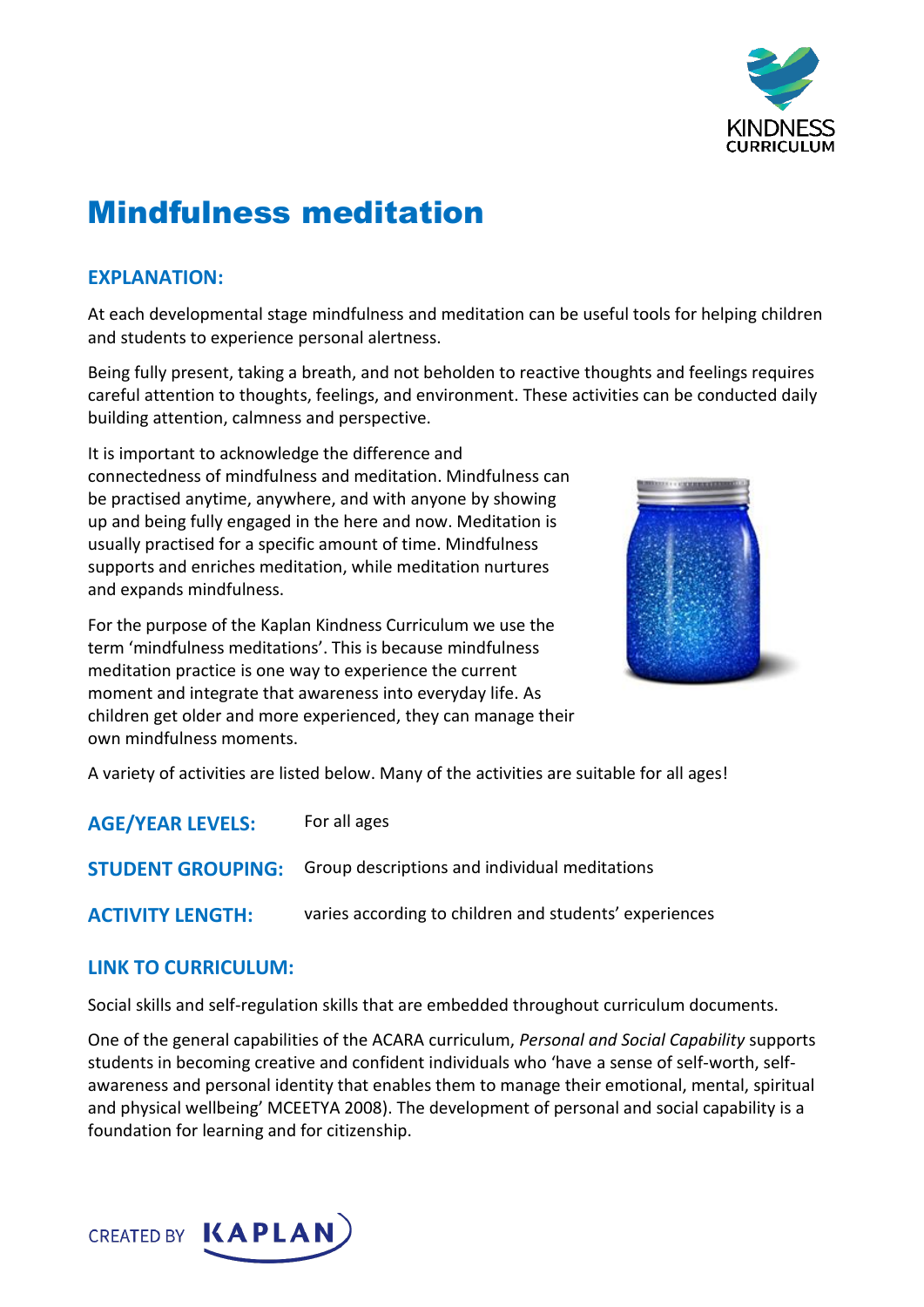This capability encompasses students' personal/emotional and social/relational dispositions, intelligences, sensibilities and learning. It develops effective life skills for students, including understanding and handling themselves, their relationships, learning and work. The organising elements of the Personal and Social capability particularly relevant include self-management and self-awareness.

#### **Self-awareness**

This element involves students developing an awareness of their own emotional states, needs and perspectives.

Students identify and describe the factors that influence their emotional responses. They develop a realistic sense of their personal abilities, qualities and strengths through knowing what they are feeling in the moment and having a realistic assessment of their own abilities and a well-grounded sense of self-knowledge and self-confidence. Students reflect on and evaluate their learning, identify personal characteristics that contribute to or limit their effectiveness and learn from successes or failures. In developing and acting with personal and social capability, students:

- recognise emotions
- recognise personal qualities and achievements
- understand themselves as learners
- develop reflective practice.

#### **Self-management**

This element involves students developing the metacognitive skill of learning when and how to use particular strategies to manage themselves in a range of situations.

Students effectively regulate, manage and monitor their own emotional responses, and persist in completing tasks and overcoming obstacles. They develop organisational skills and identify the resources needed to achieve goals. Students develop the skills to work independently and to show initiative, learn to be conscientious, delay gratification and persevere in the face of setbacks and frustrations. In developing and acting with personal and social capability, students:

- express emotions appropriately
- develop self-discipline and set goals
- work independently and show initiative
- become confident, resilient and adaptable.

### **Mindfulness meditation supports the personal/emotional and social/relational growth of students in key learning areas.**

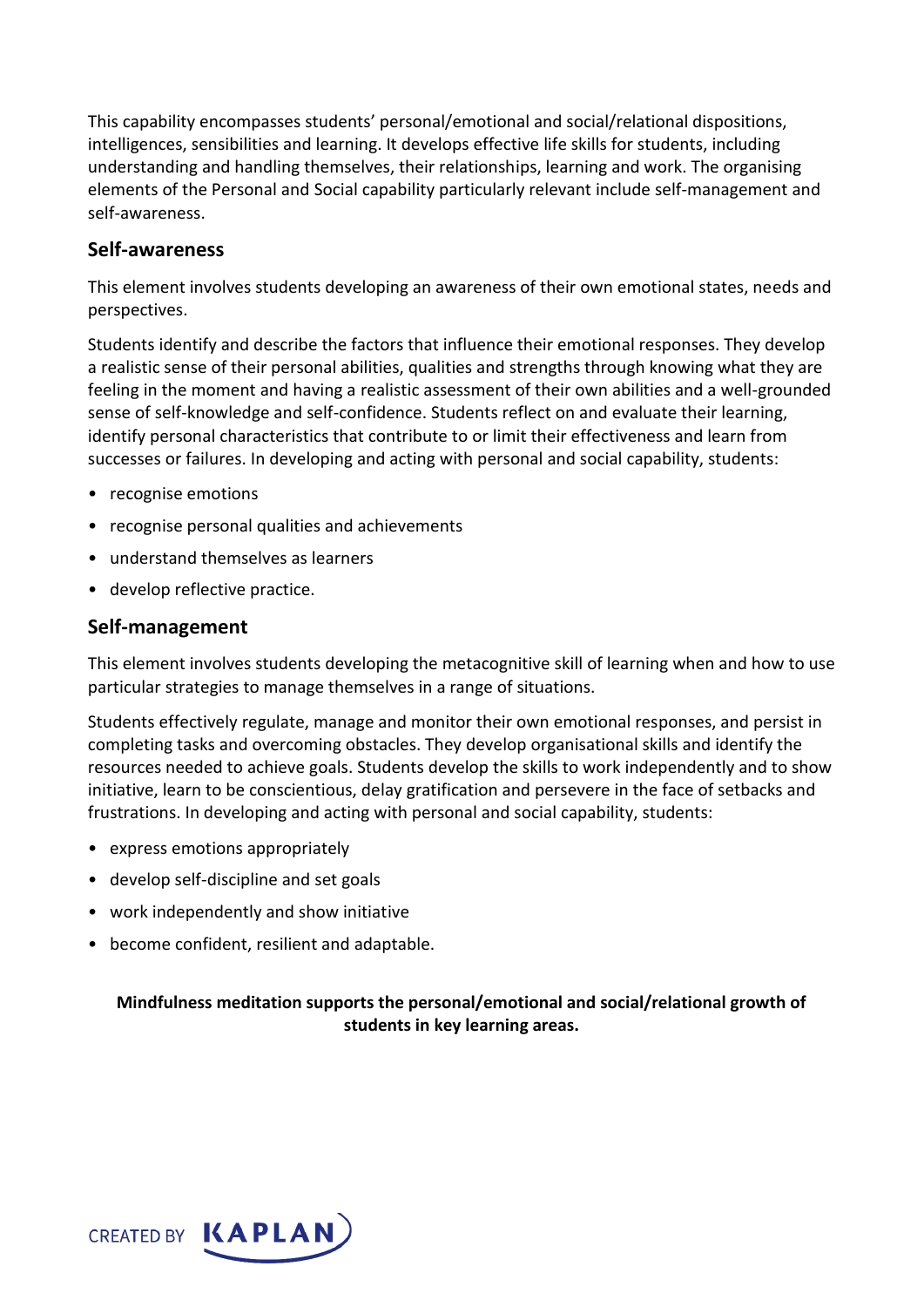### **SCOPE OF TASKS:**

When conducting mindfulness meditation activities remember:

- Set a regular time in the daily classroom routine to incorporate mindfulness
- Give some freedom to students to choose the most relevant mindfulness activities for their class
- Ensure the environment is safe and calm this builds trust in the group
- Encourage the children and students to share their experiences how are they feeling or how did they feel during the mindful meditation?

#### **ACTIVITIES:**

**Blowing bubbles:** Focus on calm, slow, deep breaths – exhaling to blow the bubble – inhaling in preparation for the next bubble. Take time to watch each bubble – where did it go, what did it look like, how long did it last?



**Pinwheels:** Perfect for inside or outside use. Children and students concentrate on the movement of the pinwheel in the breeze as it turns – does its movement change as its position in the air changes? If inside, focus can be on the breath as it moves the pinwheel – fast/slow, long/deep breaths and how long the wheel spins before stopping.



**Mindful Breathing:** Sitting or standing still and focused – concentrate on one breath cycle at a time – breathe in through your nose and out through your mouth – let your body move with the breath. Let go of your thoughts – empty your mind. Watch your breath – as it enters and leaves your body.

**Glitter jar**: Each child or student in a class can have a personally made glitter jar. The jar is shaken to move the glitter around and then time is taken to sit and watch the glitter and how it moves. Does it move quickly, swirl, stick together? You can also count slowly to see how long the glitter moves for. This activity can be done as a class or individually throughout the day.

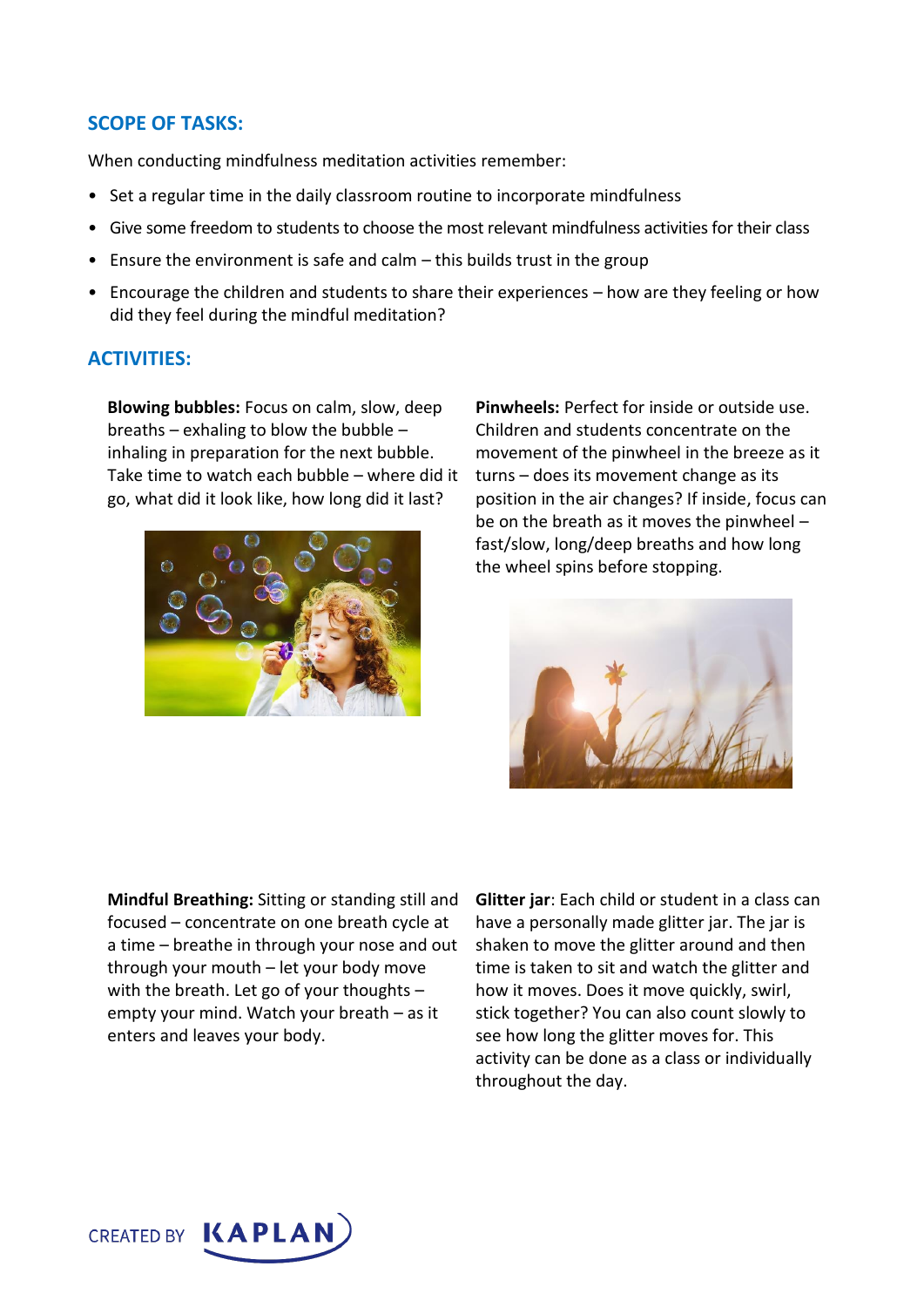

#### How to make a glitter jar

- . Fill your plastic bottle about 1/3 full using clear glue. The more glue you add, the longer it will take for the glitter to settle after shaking
- · add a tablespoon (or more) of glitter to the jardifferent colours and textures can be added stir the glitter to combine glitter and glue
- Fill the bottle the rest of the way with warm water
- When the bottle is full, cap it and shake it.
- The cap can be sealed with a hot glue gun

**Mindful music:** Choose the music - a slower tempo can quiet the mind and relax muscles creating a calm and soothing feeling. Likewise, sounds of nature, rain and thunder may also be relaxing, particularly when mixed with other music such as classical, light jazz or easy listening music. Ask children and students to close their eyes, lie down or sit comfortably and allow themselves to get lost in the music – blocking other thoughts. Explore the song listen to the different instruments and sound of the voice – separate each sound and concentrate on it. Become immersed in the song only.

**Mindfulness colouring:** There are many downloadable mindfulness colouring templates on the internet and images can be chosen to meet the interests of groups or individuals. When colouring find a quiet, calm place to sit. Encourage children and students to focus on how they choose and apply colour in a design to bring awareness to the present moment. Colouring in a manner that consciously develops openness, curiosity, and flexibly focused attention is the most productive.